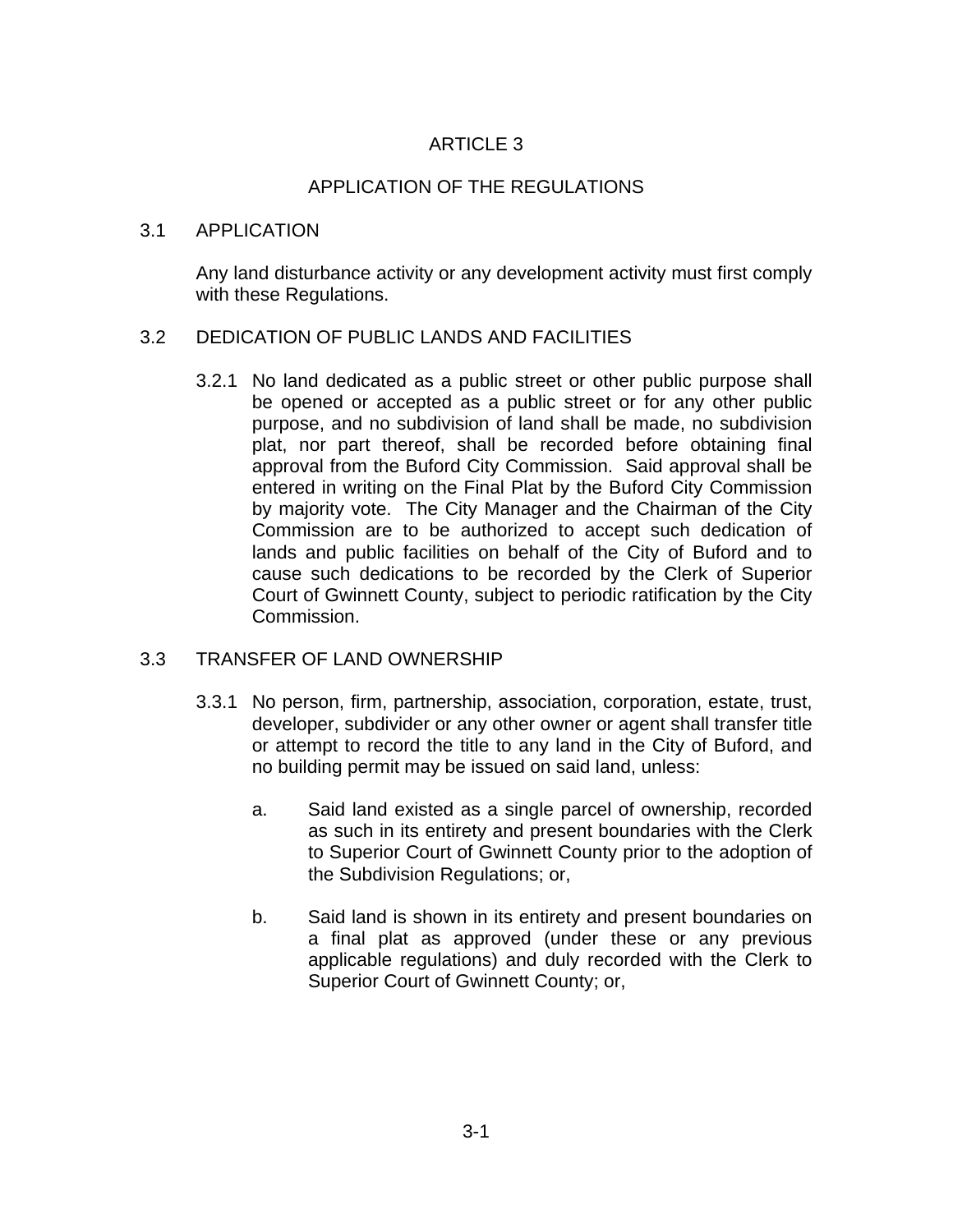- c. Said land is shown in its entirety and present boundaries on a plat authorized by the City and recorded with the Clerk to Superior Court of Gwinnett County pursuant to the regulations governing Subdivision Exemptions contained herein; or,
- d. Said land is an aggregation of properties for land assembly purposes, and no building permit will be requested prior to the filing of an application for and issuance of a development permit, pursuant to these Regulations.
- 3.3.2 No person, firm, partnership, association, corporation, estate, trust, developer, subdivider or any other owner or agent shall transfer title to any property by reference to, exhibition of, or any other use of any map or plat illustrating the subdivision of land without a final plat of said land showing said property first having been duly approved under the procedures of these Regulations of any previously applicable regulations and recorded with the Clerk to Superior Court of Gwinnett County.

## 3.4 SUBDIVISION EXEMPTIONS

#### 3.4.1 General Requirements:

For the purpose of these Regulations, the types of activities contained in this section shall be considered subdivisions but exempt from the "procedures" and "required public improvements" portions of these Regulations, except as noted. Each such subdivision shall be drawn as an exemption plat in accordance with final plat standards (except Section 3.3.4 b. and 3.4.6) pursuant to the requirements of these Regulations and shall be submitted in five (5) copies together with the appropriate fees to the Department for review and approval. Upon arrival, the Director shall authorize the recording of the exemption plat with the Clerk of Superior Court of Gwinnett County and grant the issuance of building permits pursuant to the Codes and Ordinances of Gwinnett County.

## 3.4.2 Recombination:

The combination or recombination of all of two (2) or more buildable lots of record, where the total number of lots is not increased and the resultant lots or parcels are in compliance with the Zoning Ordinance. An exemption plat shall not be required for aggregations of properties for land assembly purposes where no building permit will be requested prior to issuance of a development permit.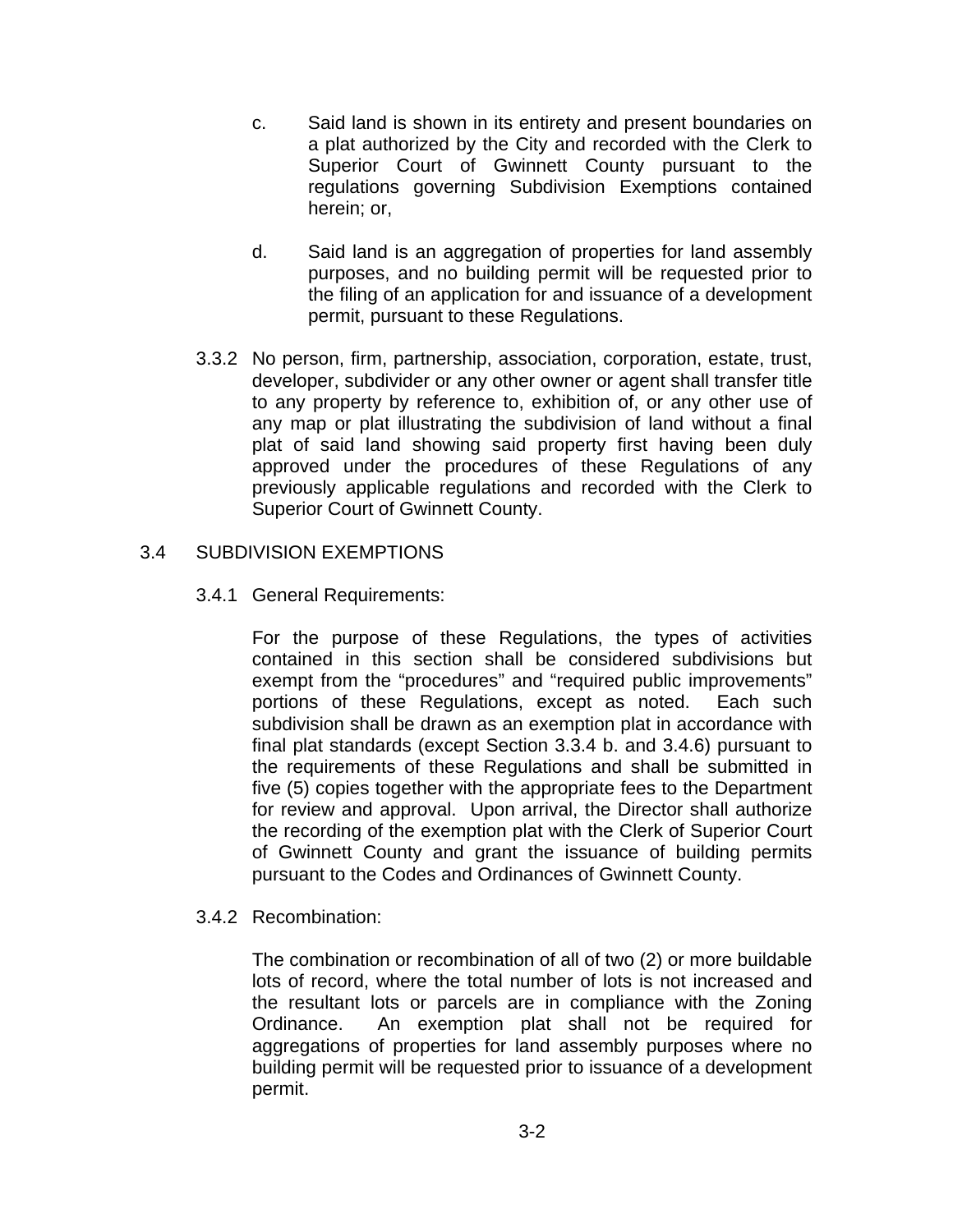3.4.3 Minor Subdivisions:

The division of a buildable lot of record into five (5) or fewer lots, provided:

- a. Each proposed lot complies with all requirements of the Zoning Ordinance and is limited to single-family detached residential use.
- b. Each proposed lot fronts on an existing public street.
- c. All slope and utility easements as well as necessary street right-of-way as determined by the department based on the Comprehensive Plan are provided at no cost to the City.
- d. Each lot thus created may not be re-subdivided pursuant to the provisions of this subparagraph. Such re-subdivisions shall be accomplished only through the procedures contained in Article II of these Regulations.
- e. Each proposed lot shall comply with the requirements of the Public Utilities Department and the Health Department, as appropriate, whose certification of approval shall be required prior to approval of the exemption plat by the Department.
- 3.4.4 Estate Subdivisions
	- a. The division of land in any single-family detached residential zoning district into lots having a minimum lot area of at least five (5) acres, provided:
		- (1) Each proposed lot fronts on an existing public street that contains or shall contain the necessary right-ofway width required by these Regulations as determined by the Comprehensive Plan.
		- (2) Each proposed lot shall provide at least 100 feet of frontage upon the street, shall provide at least 200 feet of lot width measured in accordance with the requirements of the Zoning Ordinance, and shall meet or exceed all other minimum requirements of the applicable single-family detached residential zoning district.
		- (3) All slope and utility easements shall be provided at no cost to the City as determined by the department.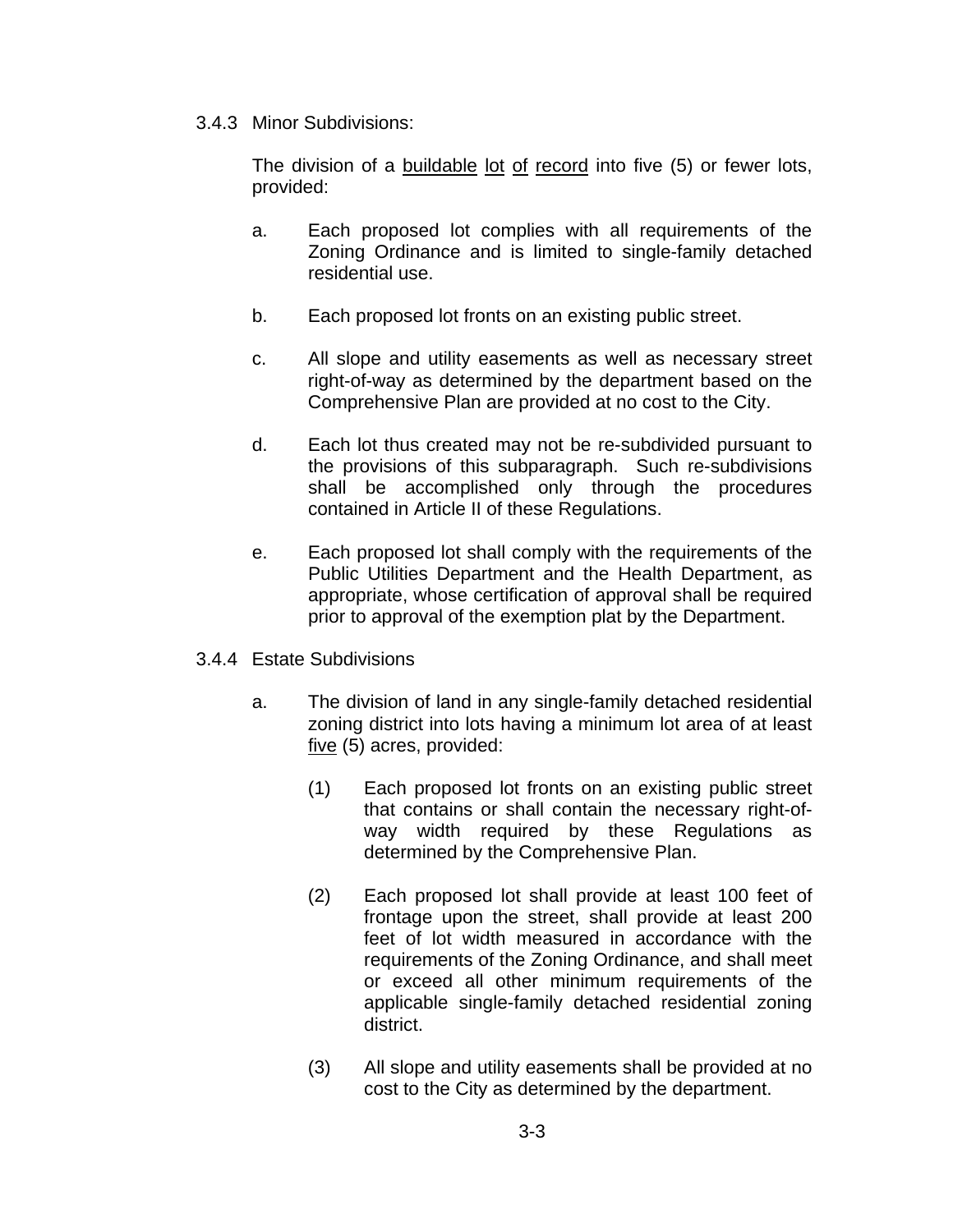- (4) No lot thus created may be re-subdivided to less than five (5) acres as an exemption to these Regulations.
- (5) Each proposed lot shall comply with the requirements of the Public Utilities Department and the Health Department, as appropriate, whose certification of approval shall be required prior to approval of the exemption plat by the department.
- b. The division of land in any single-family detached residential zoning district into lots having a minimum lot area of at least ten (10) acres, provided:
	- (1) Each proposed lot fronts on an existing public street.
	- (2) Each proposed lot shall provide at least 100 feet of frontage upon the street, shall provide at least 200 feet of lot width measured in accordance with the requirements of the Zoning Ordinance, and shall meet or exceed all other minimum requirements of the applicable single-family detached residential zoning district.
	- (3) No lot thus created may be re-subdivided to less than five (5) acres as an exemption to these Regulations.
	- (4) A record survey certified by a land surveyor currently registered in the State of Georgia shall be submitted to and approved by the department showing all lots.
- 3.4.5 Non-residential Project Management: The creation of a lot for recording within an overall non-residential development, provided:
	- a. The overall non-residential development is being undertaken as a single multi-phase or multi-use project under the unified control of a single developer, is zoned for such use or development, and an overall sketch plan for the entire project has been approved by the Director.
	- b. The proposed subdivision is clearly intended to transfer title for financing or building management purposes and not for the sale of the property for future development, to the satisfaction of the Director.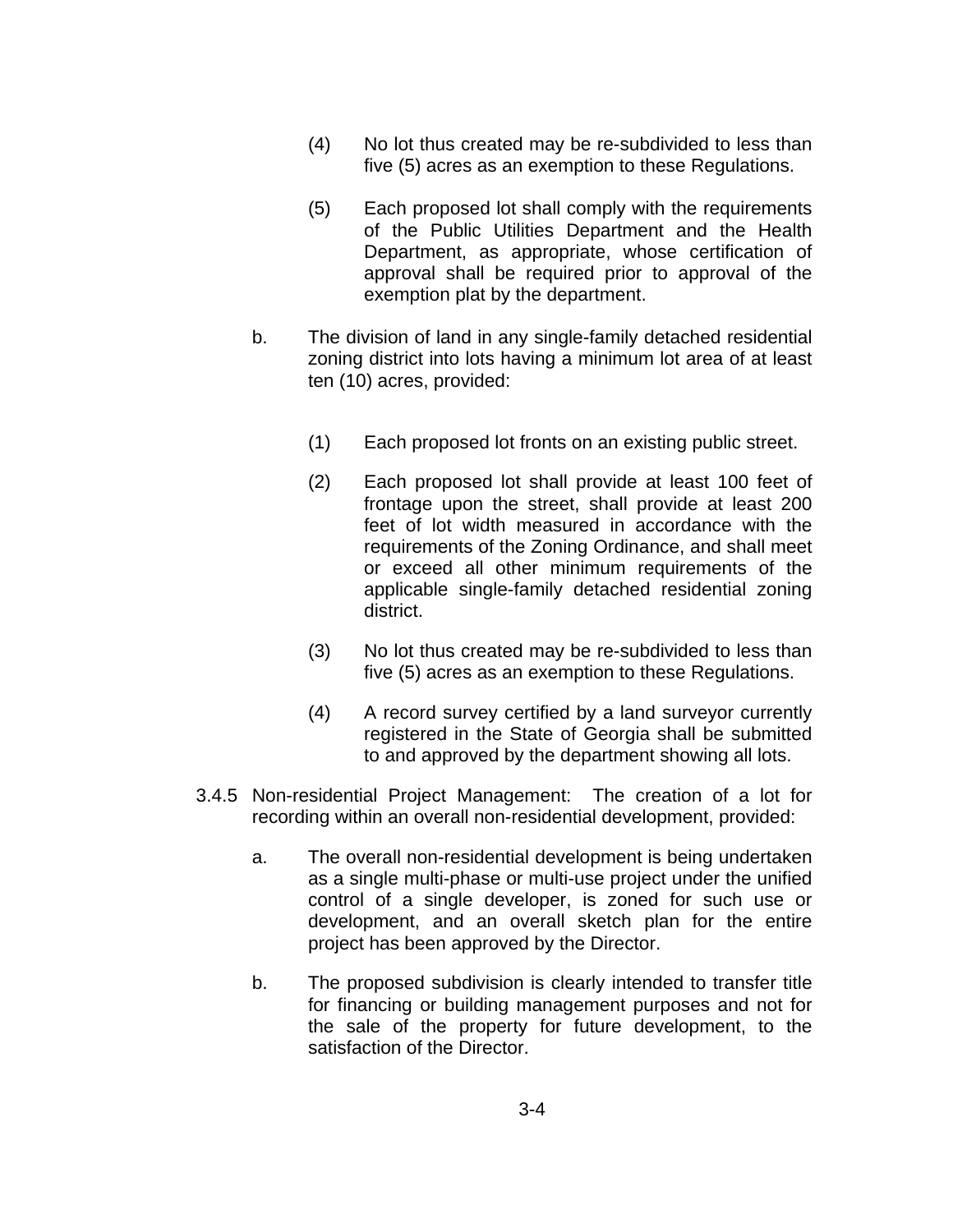- c. The proposed lot has been approved by the Department to be provided permanent vehicular access by private drive. Said access shall be established by easement or acceptable covenant prior to or concurrently with recording of the exemption plat.
- d. The proposed lot must encompass a principal structure which has been granted a building permit and which is under construction or has been completed.
- e. The exemption plat shall be drawn to include the entirety of the overall development and shall clearly identify those lots to be recorded, those lots previously recorded and the remainder of the development that shall be labeled "not included". All easements, dedications, etc., shall be shown as appropriate or required. Each lot shall be consistent with the zoning approved for the overall development and the applicable requirements of the City of Buford Zoning Ordinance.
- 3.4.6 Amnesty Lots

The designation of a lot as a buildable lot or record if the lot was recorded between the adoption of the Subdivision Regulations and the effective date of these Regulations but not reviewed under the provisions of the Subdivision Regulations in effect at that time, provided:

- a. The exemption plat is limited to one individual lot and no property which adjoins the lot is or has been owned by the applicant in whole or in part.
- b. The lot meets all requirements of the Zoning Ordinance and the applicant demonstrates to the satisfaction of the Director that approval of the lot will not create non-conformity to the requirements of the Zoning Ordinance on any other portion of the original property from which the lot was subdivided.
- c. The lot fronts on an existing public street.
- d. All slope and utility easements as well as necessary street right-of-way as determined by the Director based on the Comprehensive Plan is provided at no cost to the City.